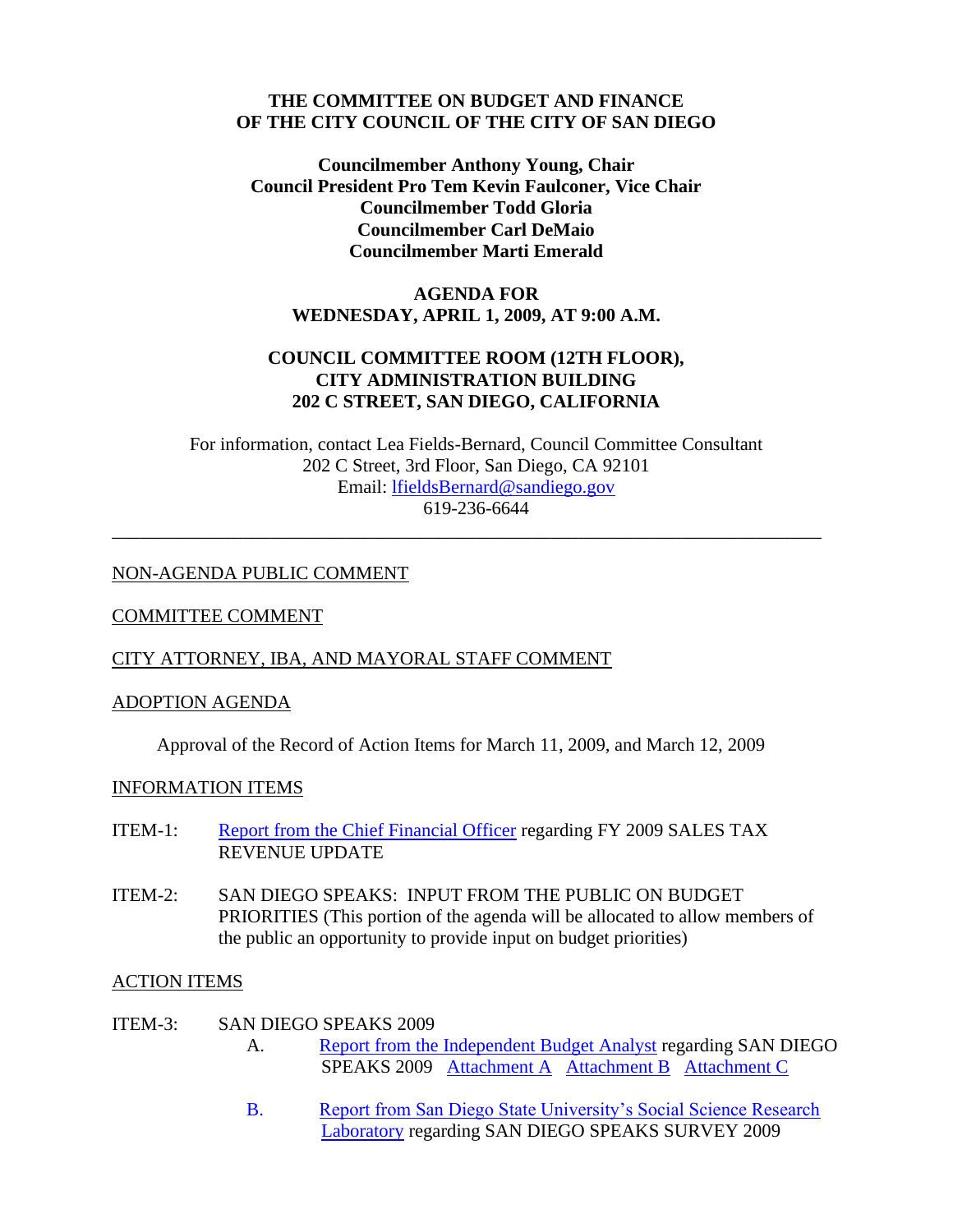### **AGENDA Committee on Budget and Finance April 1, 2009 - 2 -**

\_\_\_\_\_\_\_\_\_\_\_\_\_\_\_\_\_\_\_\_\_\_\_\_\_\_\_\_\_\_\_\_\_\_\_\_\_\_\_\_\_\_\_\_\_\_\_\_\_\_\_\_\_\_\_\_\_\_\_\_\_\_\_\_\_\_\_\_\_\_\_\_\_\_\_

- ITEM-4: [Report from the Independent Budget Analyst](http://www.sandiego.gov/iba/pdf/09_24.pdf) regarding PROPOSED LEGISLATIVE HEARING PROCESS FOR FY 2010 BUDGET
- ITEM-5: [Report from the San Diego Police Department](http://docs.sandiego.gov/councilcomm_agendas_attach/2009/Budget_090401-5.pdf) regarding PROPOSED USER FEE SCHEDULE [Attachments](http://docs.sandiego.gov/councilcomm_agendas_attach/2009/Budget_090401-5att.pdf) [PowerPoint](http://docs.sandiego.gov/councilcomm_agendas_attach/2009/Budget_090401-5ppt.pdf)
- ITEM-6: [Report from the San Diego Police Department and Fire-Rescue Department](http://docs.sandiego.gov/councilcomm_agendas_attach/2009/Budget_090401-6.pdf) regarding PROPOSED SPECIAL EVENT PUBLIC SAFETY USER FEE SCHEDULE
- ITEM-7: [Report from the Park and Recreation Department](http://docs.sandiego.gov/councilcomm_agendas_attach/2009/Budget_090401-7.pdf) regarding PROPOSED USER FEE SCHEDULE [PowerPoint](http://docs.sandiego.gov/councilcomm_agendas_attach/2009/Budget_090401-7ppt.pdf)
- ITEM-8: [Report from the Library Department](http://docs.sandiego.gov/councilcomm_agendas_attach/2009/Budget_090401-8.pdf) regarding PROPOSED USER FEE SCHEDULE [PowerPoint](http://docs.sandiego.gov/councilcomm_agendas_attach/2009/Budget_090401-8ppt.pdf)
- ITEM-9: [Report from Development Services/Neighborhood Code](http://docs.sandiego.gov/councilcomm_agendas_attach/2009/Budget_090401-9.pdf) Compliance Division regarding PROPOSED USER FEE INCREASE [PowerPoint](http://docs.sandiego.gov/councilcomm_agendas_attach/2009/Budget_090401-9ppt)
- ITEM-10: [Report from the Engineering and Capital Projects Department](http://docs.sandiego.gov/councilcomm_agendas_attach/2009/Budget_090401-10.pdf) regarding PROPOSED USER FEE INCREASE [PowerPoint](http://docs.sandiego.gov/councilcomm_agendas_attach/2009/Budget_090401-10ppt.pdf)
- ITEM-11: [Report from the Department of Economic Growth Services](http://docs.sandiego.gov/councilcomm_agendas_attach/2009/Budget_090401-11.pdf) regarding PROPOSED USER FEE INCREASE [PowerPoint](http://docs.sandiego.gov/councilcomm_agendas_attach/2009/Budget_090401-11ppt.pdf)
- ITEM-12: [Report from the City Clerk](http://docs.sandiego.gov/councilcomm_agendas_attach/2009/Budget_090401-12.pdf) regarding PROPOSED USER FEE SCHEDULE **[PowerPoint](http://docs.sandiego.gov/councilcomm_agendas_attach/2009/Budget_090401-12ppt.pdf)**
- ITEM-13: [Report from the Office of the City Treasurer](http://docs.sandiego.gov/councilcomm_agendas_attach/2009/Budget_090401-13.pdf) regarding PROPOSED USER FEE **[PowerPoint](http://docs.sandiego.gov/councilcomm_agendas_attach/2009/Budget_090401-13ppt.pdf)**

Anthony Young Chair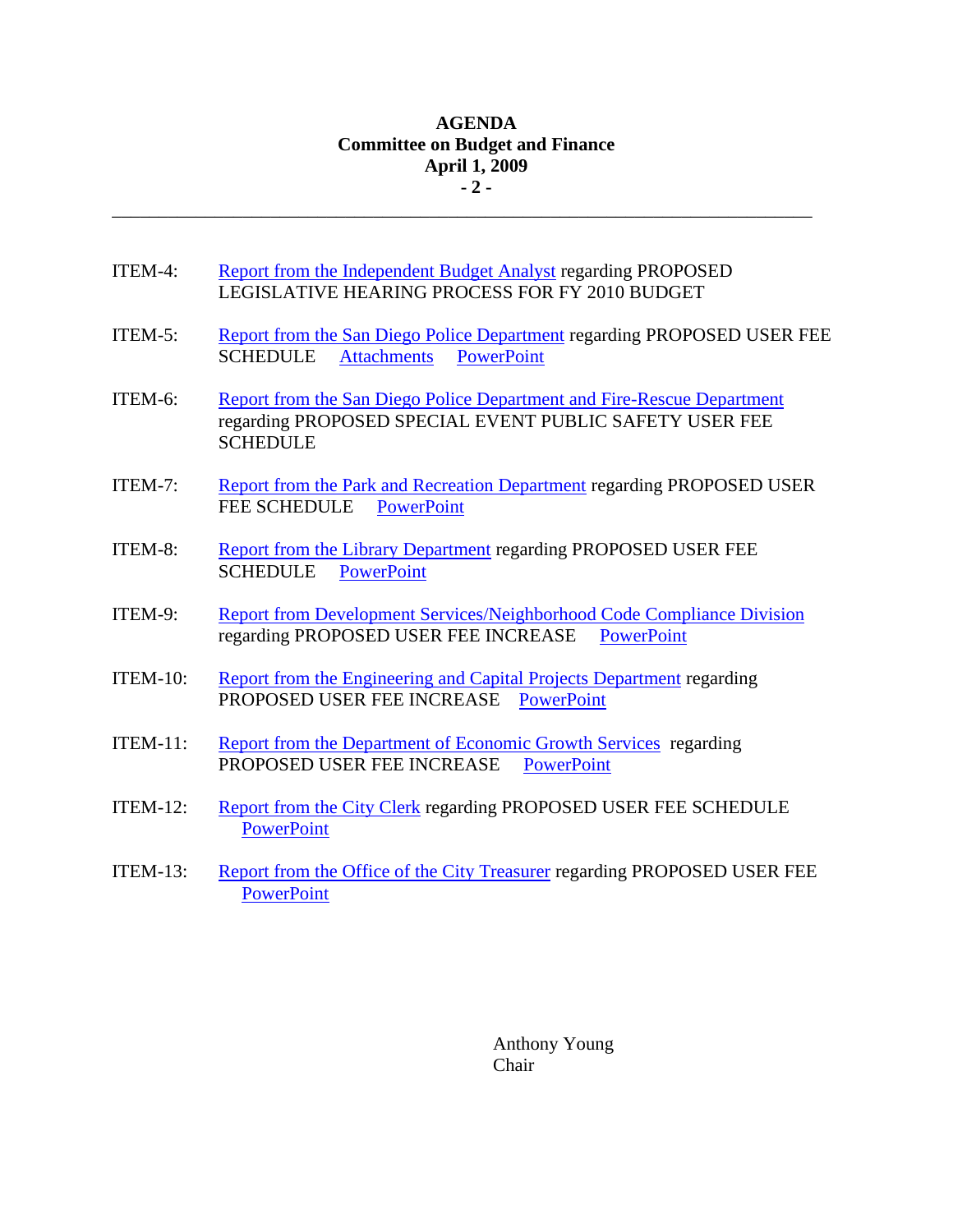### **AGENDA Committee on Budget and Finance April 1, 2009 - 3 -**

\_\_\_\_\_\_\_\_\_\_\_\_\_\_\_\_\_\_\_\_\_\_\_\_\_\_\_\_\_\_\_\_\_\_\_\_\_\_\_\_\_\_\_\_\_\_\_\_\_\_\_\_\_\_\_\_\_\_\_\_\_\_\_\_\_\_\_\_\_\_\_\_\_\_\_

DIAL-A-COUNCIL: The City Clerk's office has implemented Dial-A-Council to enable the public, City officials, and staff to listen to the Council Committee meeting while it is in progress. To listen to the Committee meeting, dial 533-4001 beginning at 2:00 p.m. (Wednesday). Note: Rancho Bernardo and Rancho Peñasquitos residents dial 484-7711 and ask the Citizen's Assistance operator to connect you to Dial-A-Council.

INTERNET ACCESS TO COMMITTEE AGENDAS: The internet address is: [www.sandiego.gov](http://clerkdoc.sannet.gov/citycouncilcomm/citycouncilcomm.html)

Reports / memos submitted to the Committees are linked to the appropriate agenda item as they become available.

ACCESS FOR PEOPLE WITH DISABILITIES: This information will be made available in alternative formats upon request. To request an agenda in an alternative format or to request a sign language or oral interpreter for the meeting, call the City Clerk (533-4000-voice or 236-7012-TT) at least five working days prior to the meeting to ensure availability. Assistive Listening Devices (ALDs) are available from the City Clerk's Office prior to the meeting, and are to be returned at the end of the meeting.

TELEVISED MEETINGS: Committee meetings are televised "live" on Cox Cable 24 and Time Warner Cable 24. For information on re-broadcasting of Committee meetings, the City Access San Diego Channel Program Guide is available on the following Internet address: <http://www.sandiego.gov/citytv/>

VIEW LIVE & ARCHIVED COMMITTEE MEETINGS via the INTERNET: Committee meetings can be viewed live (at the scheduled meeting time) via the internet at the following Internet address: [www.sandiego.gov](http://www.sandiego.gov/) Click on "CityTV24," then click "Live webcast." Archived Committee meetings beginning October 2005 to the present date can also be viewed via the Internet by clicking on "Archive."

COMPACT DISCS (CD'S) & VIDEO TAPES: Compact Disc recordings of Committee meetings are available for review in the Office of the City Clerk or may be purchased by contacting the Public Information Section of the Clerk's Office at (619)533-4000. Also, copies of video tapes of Committee meetings may be purchased from CityTV Services Program by calling (619)533-4784.

NON-AGENDA PUBLIC COMMENT: Any member of the public may address the Committee on any subject in its area of responsibility on any matter not presently pending or previously discussed at the Committee. Comments are limited to three (3) minutes and are non-debatable. At the conclusion of the comment, the Committee Chair shall have the discretion to determine appropriate disposition of the matter. To exercise this right, members of the public wishing to address the Committee under APublic Comment@ must submit a APublic Comment Request@ form prior to the meeting. Subject matter and time limitations are noted on the form. Pursuant